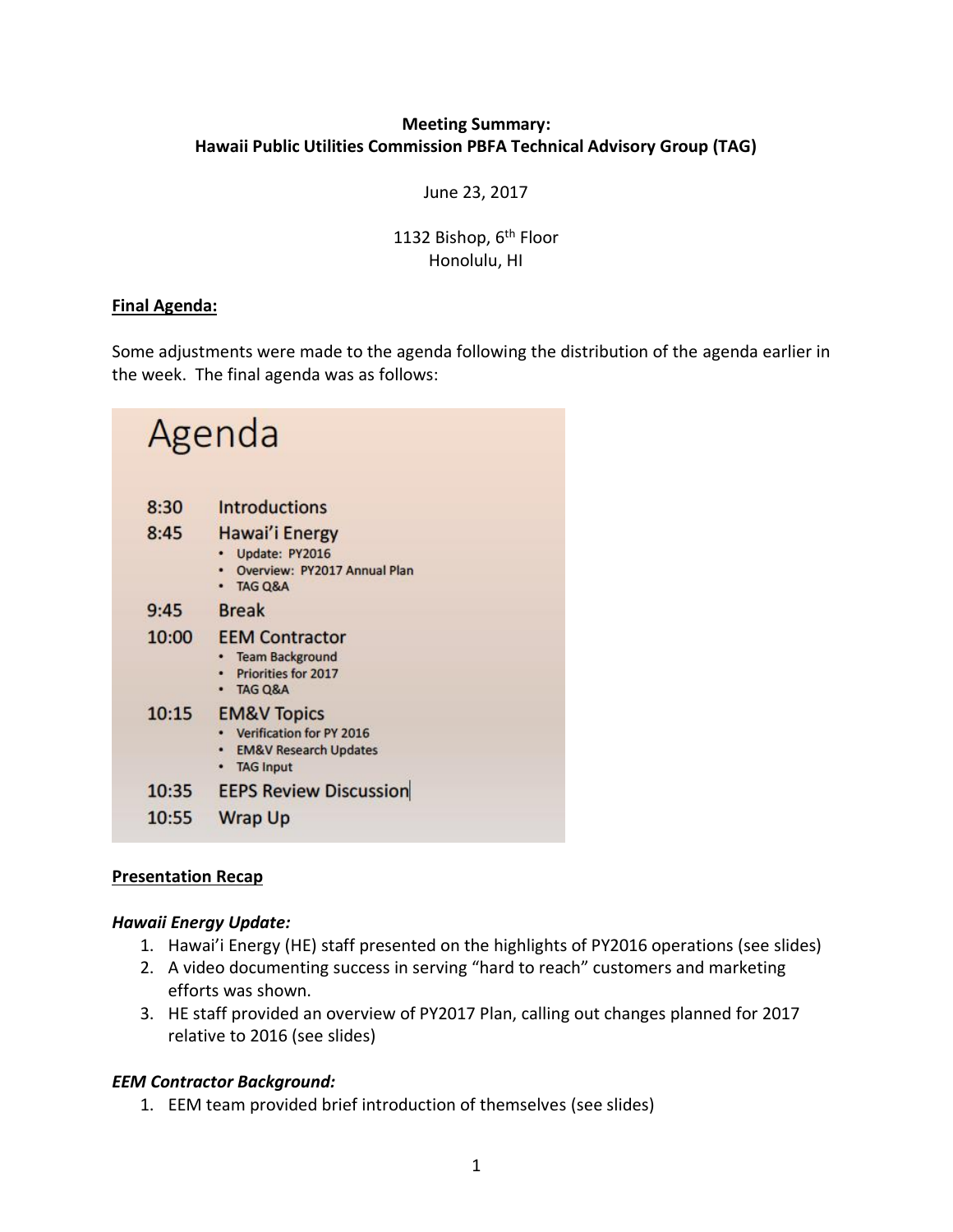2. EEM team summarized priorities for 2017 activity (see slides)

# *EM&V Topics:*

- 1. Steve Schiller provided brief background on the purpose and process of EM&V
- 2. High level plan for addressing PY2016 verification process this fall was noted.
- 3. Recent EM&V research deliverables were noted (Comprehensive Longitudinal Study (CLE) and Historic Participation Analysis)
- 4. A brief summary of the Hawaii Energy Awareness Survey was presented (see slides)
- 5. EEM team plan for updating the PBFA EM&V Framework Document was described.

# *Energy Efficiency Portfolio Standard (EEPS) Review:*

- 1. Chris Ann Dickerson presented brief background on the scope of the upcoming statutory review of the EEPS (see slides)
- 2. Steps for the EEPS review were provided, including:
	- a. Need for several Technical Working Group (TWG) meetings
	- b. Stepping back to consider changing electric grid and implications on EEPS
	- c. EEPS focused EM&V needs, including focus on load impacts and forecasting for resource planning (see slides).
	- d. See Hawaii PUC D&O 30089 EEPS Framework 2012 01-03 is (attached).

# **Discussion Highlights:**

- Brian Kealoha (HE) mentioned that the Hawaii Energy programs are benefitting from momentum gained in prior years when budgets were higher. Hawaii Energy has pulled forward monies from Year 3 of the PBFA contract to meet Year 2 commitments. It remains to be seen whether there may be a slowdown based on reduced funding for outreach, energy studies, and incentives under the new contract. (rev)
- Carilyn Shon (DBEDT) noted desire to see HE support greater compliance with solar water heater requirement in new construction. As of 2010 all new single family homes must have solar hot water, but there are no sizing requirements. Too many people are opting out based on financial challenges. They say they can't afford solar hot water heating [even if they are building a new home]. Customers on the Big Island are using a lot of tankless gas water heaters.
- Brian Kealoha understood this concern but noted that HE's ability to address this need is limited by scope.
- Several participants register concerns about potential for scams; bad actors that might pretend to be with HE or HECO programs while they trick customers, particularly older or disadvantaged customers. Program administrators need to remain vigilant, but there is no silver bullet.
- Keith Block (HE) mentioned that Hawaii Energy is reducing incentives for LEDs due to market conditions.
- Hawaii Energy staff person notes spikes in program participation following radio spots. Also, Hawaii Energy sends email messaging to a mailing list of 65K names – thus far they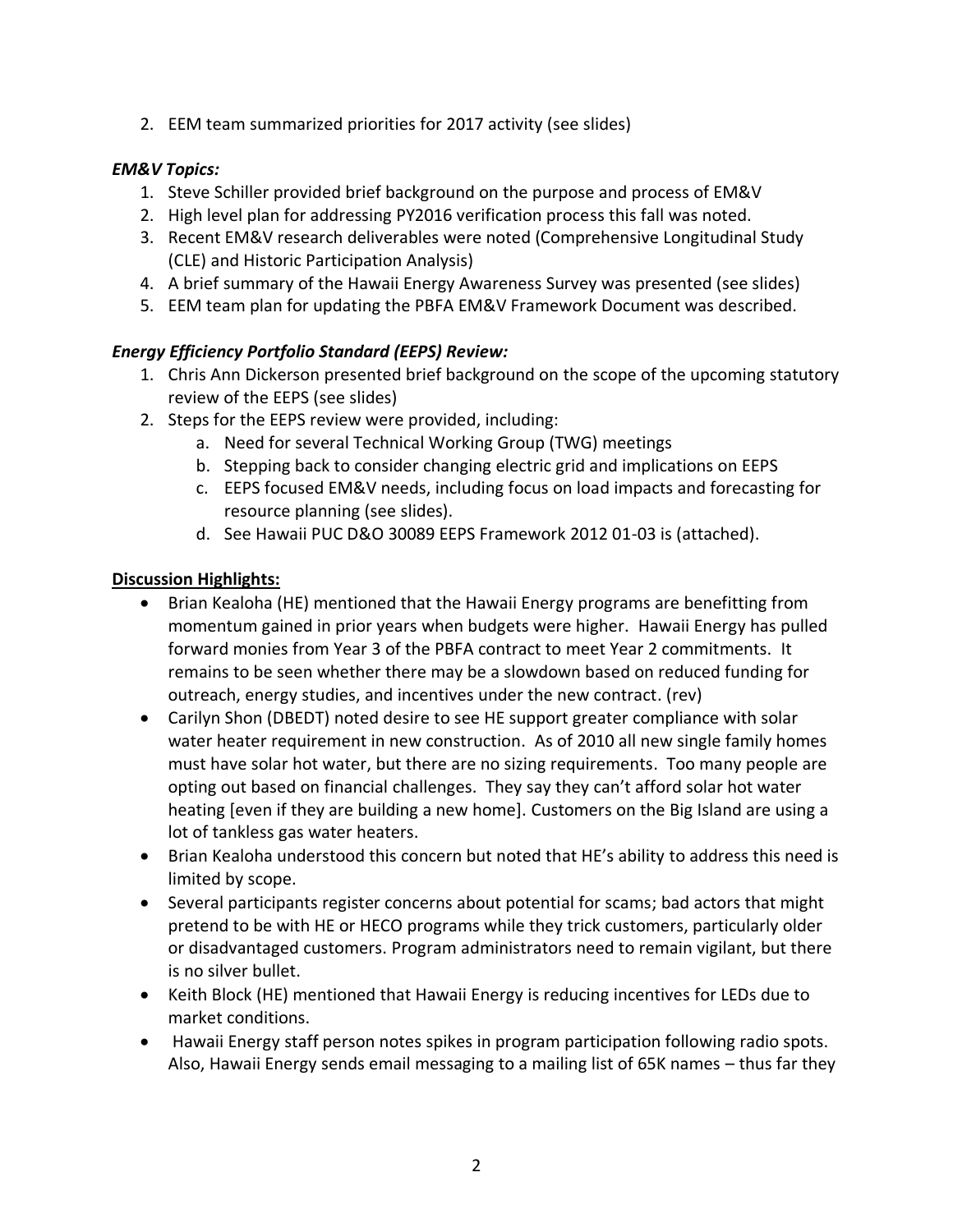have only a 5 percent unsubscribe rate. Hawaii Energy is reaching out to people who have participated and analyzing participation data for segmentation and outreach.

- Hawaii Energy staff mentioned that contractors like to have printed materials in hand as well as the ability to point to additional information/tools on the Hawaii Energy website. Hawaii Energy will subsidize local ads for contractors that leverage the programs – this seems to work well and the contractors like it.
- Some program participation analyses suggest owner occupants and retired customers are more likely to participate in the programs.
- Several participants noted relatively limited representation of interested organizations in recent TAGs. Participation has dropped off in recent years, which may limit the amount of useful information/discussion that is shared. Need to consider desired participation.
- Caroline Carl (HE) suggested that as the HE program matured and previously involved stakeholders' interests were being addressed, participation levels dropped.
- Dave Parsons (Commission) asked how we could get more participation in these meetings.
- Carilyn Shon suggested that TAG meetings may not be the best way to reach some stakeholder groups that have an interest in the scope of the TAG meetings.
- Jennifer Elfalan (HECO) supported increased involvement of other parties in future TAG/TWG discussions and requested that presentation from the meetings be made available.
- Joanne Ide (HECO) noted that HECO forecast team is moving to hourly forecasts and needs for hourly load shape data and advocated for continued and increased collaboration for data sharing to better inform the 30 year load forecast.
- Nick Lange (VEIC) is interested in better, faster EM&V. Discussions included suggestions for more in the way of baseline studies and saturation studies including other DERs. Nick also noted that Technical Potential studies tend to under-predict energy efficiency opportunities and that the Commission and EEM team should remember that as it evaluates the EEPS program. Also, the residential and commercial baseline studies need to be updated.
- Yvette Maskrey (HE) forwarded a copy of the EEPS framework (2010-0037 order 30089 appendix in response to questions about the framework. (See attached.)
- Carilyn Shon said that DBEDT has stock turnover models that estimate the impacts from building codes.
- Carilyn Shon agreed to forward information about the implications of the new 2015 IECC building code.
- Keith Block would like better savings information on commercial refrigerator gasket seals.
- Brian Kealoha noted that PV air conditioning is increasing worth noting for example in assessing energy efficiency potential.

# **Meeting Files/Materials:**

• *TAG meeting 2017 06 23.docx* Draft Agenda (distributed on June 21, 201)